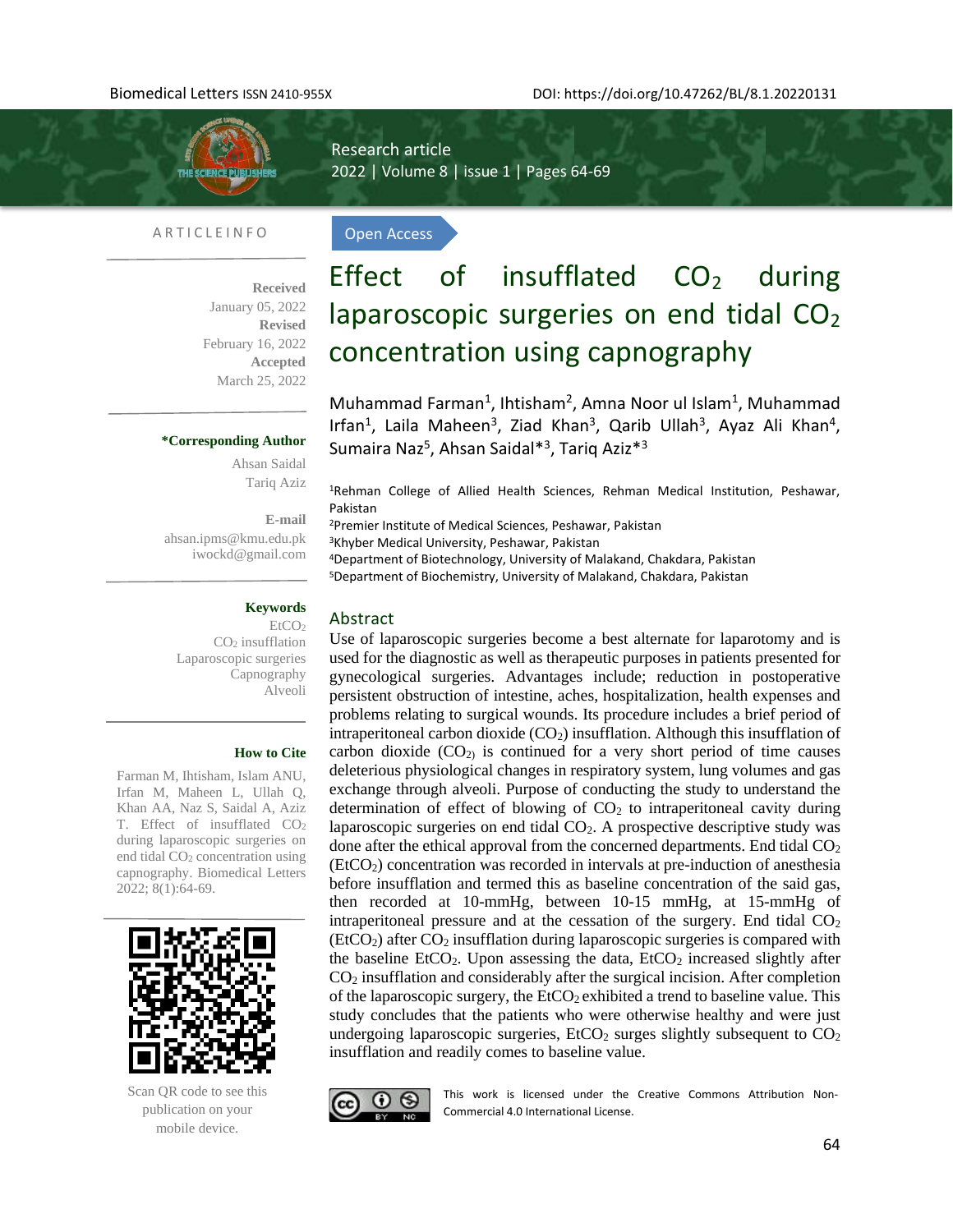# **Introduction**

Use of laparoscopic surgeries become a best alternate for laparotomy in selected cases [1]. It is used for the diagnostic as well as therapeutic purposes in patients presented for gynecological surgeries [2]. Its main advantages are reduction in postoperative persistent obstruction of intestine, aches, hospitalization, health expenses and problems relating to surgical wounds [3]. Along with cholecystectomy, other operative techniques are now carried out in the field of laparoscopy which includes; hysterectomy, Nissan fundoplication, groin hernia repair and vagotomy [4]. With the passage of time, advancement in the technology have led to the development of new laparoscopic techniques, specifically those involving extra peritoneal sites. Insufflation of retro peritoneum with carbon dioxide  $(CO<sub>2</sub>)$  is used for different urological procedures and involve accumulation of large quantity of gas due to the less resistance comparable to the peritoneum [5].

Laparoscopic surgeries include blowing in of carbon dioxide  $(CO<sub>2</sub>)$  intraperitonially for a brief period and usually used for operative procedures in otherwise healthy adult females  $[6]$ .  $CO<sub>2</sub>$  insufflation in abdomen together with Trendelenburg position during laparoscopic surgeries, although it is continued for a very short period of time causes deleterious physiological changes in respiratory system , lung volumes and gas exchange through alveoli [7]. Diffusion of  $CO<sub>2</sub>$  into the body depends on the site of insufflation [5]. The combination of slightly lateral and Trendelenburg position together with the elevated abdominal pressure due to intraperitoneal insufflation of  $(CO<sub>2</sub>)$ , which result in high intravascular volume and low functional residual capacity (FRC) [6]. Intraperitoneal insufflation of  $(CO<sub>2</sub>)$  prone the patient towards atelectasis, declined functional residual capacity (FRC) and amplified peak airway pressure (PAP) [8]. Furthermore, increase in intracranial pressure occur with intraperitoneal insufflation [1,9]. The exact mechanism of elevation in ICP is undetermined, but there are some mechanism which are proposed to this phenomenon are compression of central veins, elevation in venous blood pressure or increase in carbon dioxide due to insufflation [1].

Alterations in the hemodynamic status and also arterial blood gases with insufflation of  $CO<sub>2</sub>$  remained under studies extensively but most of them are found insignificant [8]. However, the peritoneal insufflation for the gynecological surgeries has short duration than for other laparoscopic surgeries like cholecystectomy [7,8].

Though there has long been attention in concentration of end tidal carbon dioxide  $(ETCO<sub>2</sub>)$  production through longer laparoscopic surgeries, the reports from the data [10,10–12] are not harmonious, probably because of storage duration of  $CO<sub>2</sub>$  may be inconstant. Therefore, the efforts have been to assess the concentration of end tidal  $CO<sub>2</sub>$  induced by insufflation of  $CO<sub>2</sub>$  by keeping arterial PaCO2 constant before the induction of anesthesia and to examine continued  $CO<sub>2</sub>$  load after blowing in of  $CO<sub>2</sub>$ using capnography measurements. The objective of this study was to determine the concentration of  $ETCO<sub>2</sub>$  after insufflation of external  $CO<sub>2</sub>$  during laparoscopic surgeries.

## **Material and Methods**

#### *Study design and data collection*

This was a prospective descriptive study in which the author has collected data through convenience sampling due to a smaller number of laparoscopic surgeries in the respective healthcare center and shortage of funds.

#### *Study setting*

The data for this study was collected from Rehman Medical Center Peshawar, Pakistan.

#### *Data collection procedure*

After the grant of approval on study-plan from the concerned Research and Ethics Committee, the data was obtained from the twenty patients (20) undergoing laparoscopic surgeries for different pathologies, including Ovarian cystectomy, Cholecystectomy and Appendectomy provided the consent of the said participants.

Patients seemed to be in good general health otherwise, with no other evidence/laboratory findings of renal, pulmonic and endocrine disease or corpulence (defined as a  $BMI > 29$ ). All participants of study were premedicated with midazolam 5-mg. Furthermore, induction was performed by propofol 2 mg/kg, Nalbuphine 1.5-mg/kg while for the neuromuscular blockade, Suxamethonium (1.5 mg/kg) or Atracurium (0.5-mg/kg) were used according to the need of surgery for intubation. After induction, the maintenance of anesthesia was performed either with isoflurane or nitrous oxide. For ventilation purposes we used 'Mendeley' and the ventilator was fixed to initially deliver a tidal volume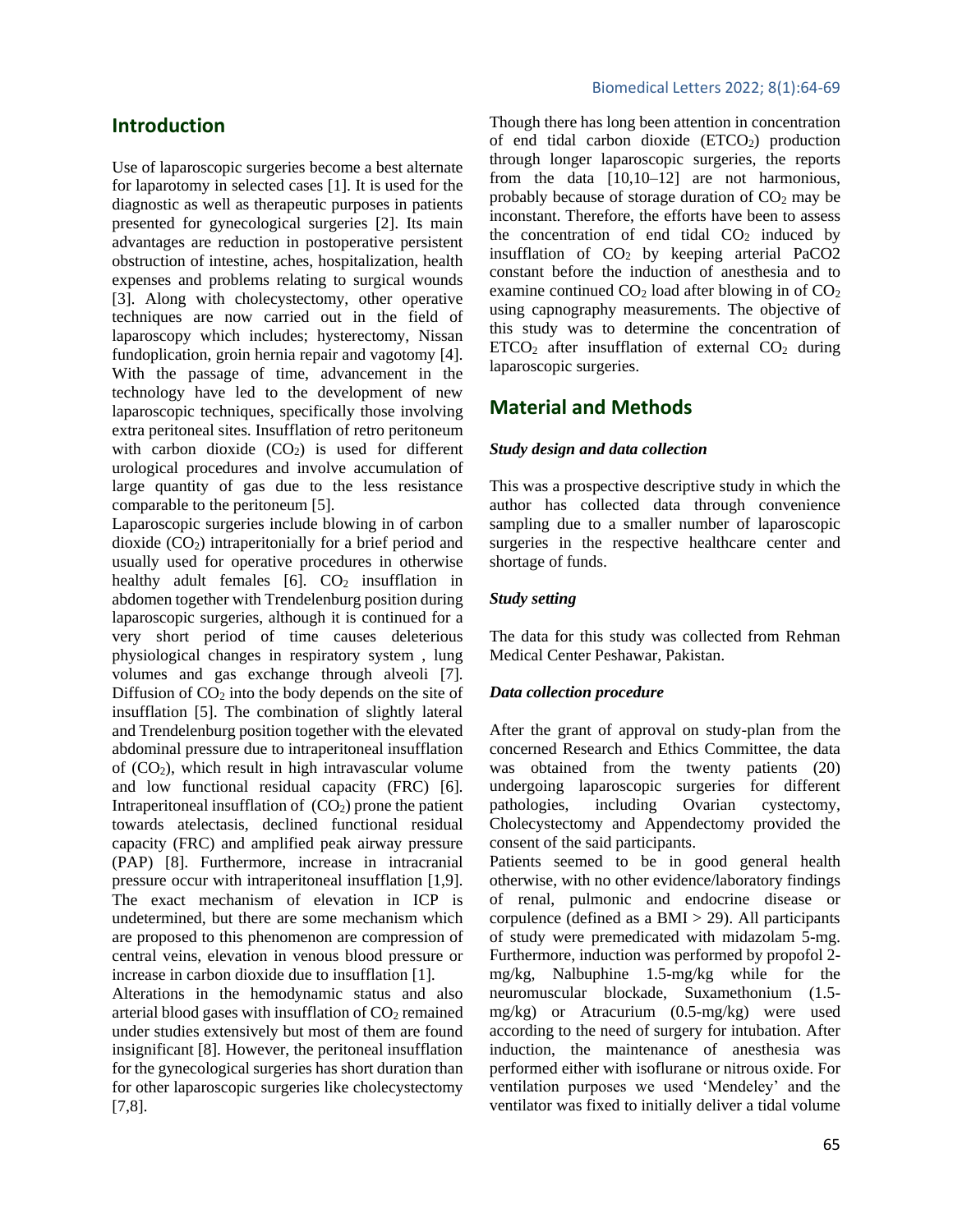(TV) of 7-8-ml/kg, at a respiratory rate (RR) of 12-15 bpm through a non-compliant tubing.

During maintenance of anesthesia, atracurium (0.5 mg/kg) is used as a muscle relaxant to decrease the motor responses.  $ETCO<sub>2</sub>$  and oxygen saturation of arterial blood were monitored nonstop. Before initiation of Laparoscopic Surgeries, end tidal  $CO<sub>2</sub>$ and intraperitoneal insufflated  $CO<sub>2</sub>$  were recorded, the end tidal pressures were recorded just after the insufflation. Surgery was discontinued at this very moment; the recordings are obtained to minimize the errors arising from pressure equilibrium and gas exchange.

After a minute of intraperitoneal insufflation, again the pressures were recorded and compared these with those obtained previously. These procedures were performed with an intraabdominal pressure of 10 mmHg, 15-mmHg and between 10-15-mmHg with the Trendelenburg Position  $20^0$  right sided tilt up (preferred position for these procedures).

#### *Statistical analysis*

All the measured values were compared; taken prior to intraabdominal insufflation or post insufflation using paired student T test with the pre-inflation values as control. Also, linear regression analysis was performed on the collected statistics.

#### **Results**

Laparoscopic surgeries were performed successfully in the whole sample size of study. The laparoscopic surgeries include 20 cases of appendectomy, 72 cases of cholecystectomy,7 cases of diagnostic laparoscopy and 12 cases of ovarian Cystectomy as shown in **Fig. 1**. The data is collected from the different districts of Khyber Pakhtunkhwa, Pakistan as evident from **Fig. 2**. The mean age of patients was 31-years, and the mean weight of patients were 57.3 kg. Furthermore, the mean duration of laparoscopic surgeries was 25 minutes and is shown in **Table 1**.

The current demonstrates that just after the insufflation of  $CO<sub>2</sub>$  in peritoneal cavity, the end tidal  $CO<sub>2</sub>$  gradually increases, the elimination of  $CO<sub>2</sub>$ increased considerably and remained the same after the surgical incision of abdominal cavity. After completion of the laparoscopic surgery, the  $ECO<sub>2</sub>$ exhibited a trend to baseline value. Insufflation of  $CO<sub>2</sub>$ into the intraperitoneal cavity results in an increased pressure gradient of  $CO<sub>2</sub>$  between the pneumoperitoneum and the expelling blood of peritoneum. Therefore,  $CO<sub>2</sub>$  can easily be absorbed into bloodstream, consequential in severe hypercapnia.  $E(CO<sub>2</sub>)$  is determined by the division of carbon dioxide production to alveolar airing.  $EtCO<sub>2</sub>$ after insufflation, is a combination of intrinsic  $CO<sub>2</sub>$ production and its absorption from the peritoneal visceral area. Our study shows that through laparoscopic procedures, and by maintaining continuous ventilation,  $E<sub>1</sub>CO<sub>2</sub>$  gradually increases, the surplus  $CO<sub>2</sub>$  absorption in blood from the peritoneal cavity reaches the balance with  $CO<sub>2</sub>$  eliminated by breathing as evident from **Fig. 3**.

PaCO<sub>2</sub> increased also in comparison with baseline PaCO<sub>2</sub> after insufflation of  $CO<sub>2</sub>$  and it was slightly greater  $(p<0.01)$ . The fluctuation in EtCO2 due to insufflation with a mean of 28.40±17.57 with *p value=0.00* for two tail significance, it means the results are significant with respect to the data being collected and are evident from **Table 2** and **3**.

Compared to the base PaCO2, the EtCO2 increased after surgical incision during laparoscopic surgeries. The relationship between the maximum range of variability of EtCO2 values reached in these patients after  $CO<sub>2</sub>$  insufflation with the matching preliminary values before inflation demonstrated a weak positive linear relationship. The effect of carbon dioxide insufflation on end tidal volume while performing Laparoscopic surgery is significant,  $F(1,18) = 0.004$ , *p=*.31. (*Correlation coefficient = 0.3 and regression coefficient of 0.36*) as evident from **Table 4**.

#### **Discussion**

The tension of  $CO<sub>2</sub>$  betwixt free peritoneal  $CO<sub>2</sub>$  and the blood perfusing to the pneumoperitoneum increases after  $CO<sub>2</sub>$  insufflation. Thus, the  $CO<sub>2</sub>$ absorbed readily into the blood stream might causing significant hypercapnia. Our study demonstrates that  $ETCO<sub>2</sub>$  increases thru laparoscopic surgeries though keeping ventilation of the patient constant. The correlation between individual maximum  $ETCO<sub>2</sub>$  and reference point values recorded former to  $CO<sub>2</sub>$ insufflation shows weak positive linear relationship (correlation coefficient =  $0.3$ ) [6].

During laparoscopy the variations in  $PaCO<sub>2</sub>$  is insignificant, the Trendelenburg position combined with intraperitoneal insufflation reduces FRC, which may intensify V/Q mismatch and consequently reduce PaCO<sub>2</sub>. The lack of significant surgical changes may be due to a decrease in the difference in alveolar partial pressure from arterial oxygen due to increased cardiac output following CO2 inspiration and continuing even after contraction [6]. Although the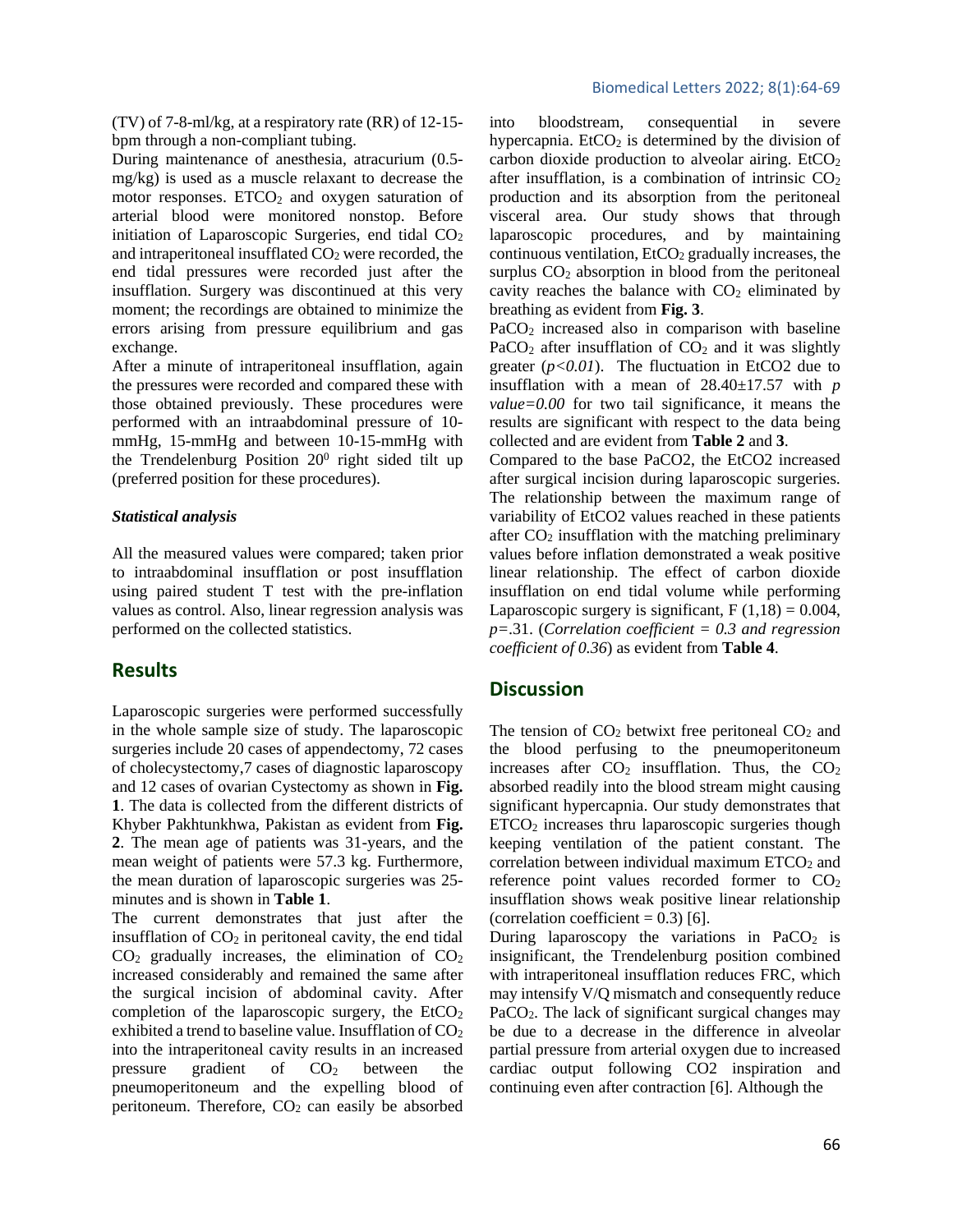

**Fig. 1:** Frequency of abdominal pathologies



**Fig. 2:** District wise Distribution of Participants



Fig. 3: Frequency of fluctuation of EtCO<sub>2</sub> with respect to time of incision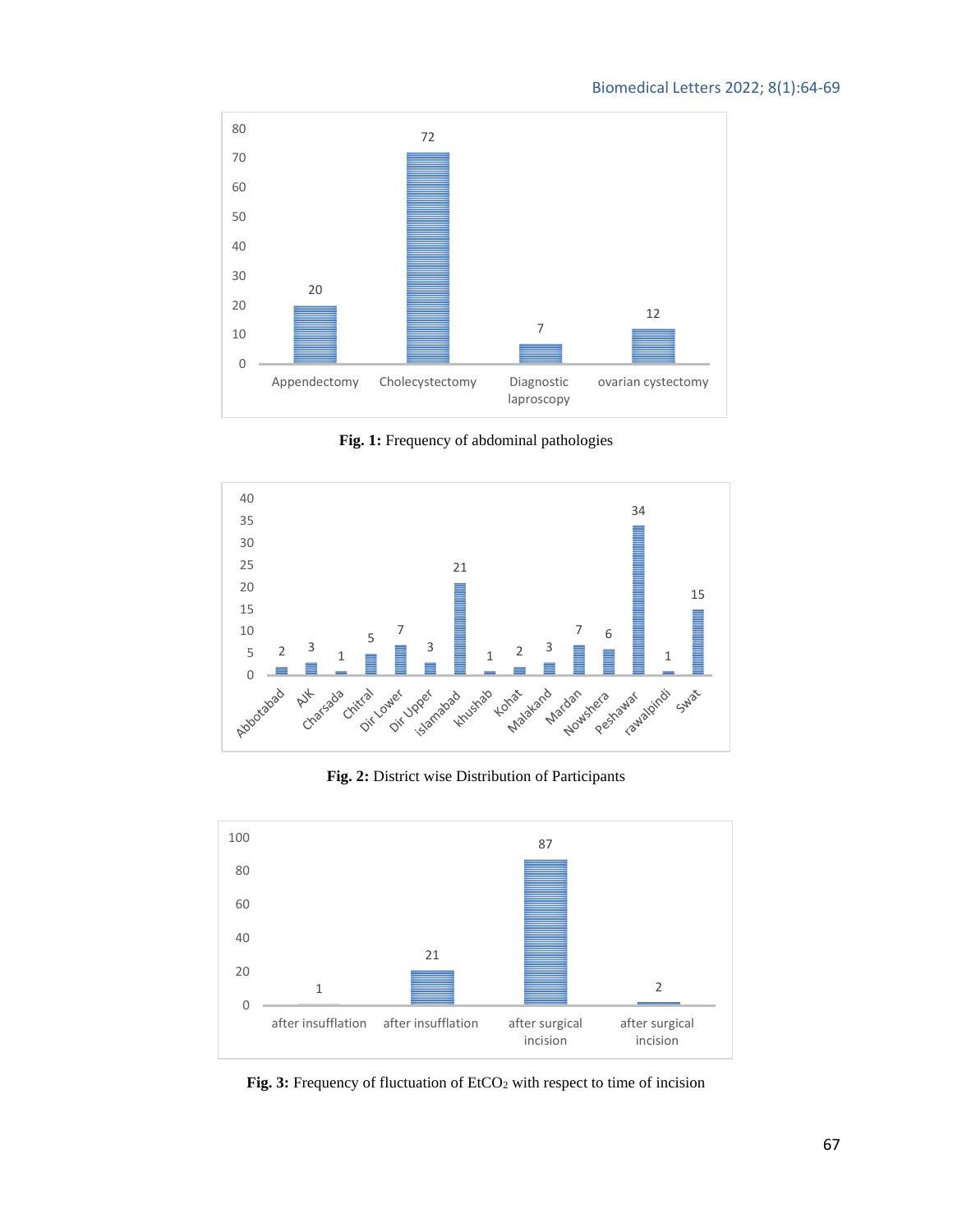**Table 1:** Characteristics of patients, insufflation and anesthesia (mean duration)

| Age $(yr)$                                          | Gender<br>(M: F)                                                        | Weight (kg)                   |                       | Height (cm) | <b>Duration of</b><br>anesthesia (min) | <b>Duration of</b><br><b>Insufflation</b> (min) | CO <sub>2</sub> volume<br>(litre) |
|-----------------------------------------------------|-------------------------------------------------------------------------|-------------------------------|-----------------------|-------------|----------------------------------------|-------------------------------------------------|-----------------------------------|
| 31                                                  | 9:11                                                                    | 57.3                          |                       | 149.7       | 25                                     | 20                                              | 5.1                               |
|                                                     | <b>Table 2:</b> Paired differences (Lower)                              |                               |                       |             |                                        |                                                 |                                   |
| <b>Paired Differences</b>                           |                                                                         |                               |                       |             |                                        |                                                 |                                   |
| Pair I                                              |                                                                         | <b>Std. Deviation</b><br>Mean |                       |             | <b>Std. Error Mean</b>                 | 95% CI of Difference (Lower)                    |                                   |
| <b>Fluctuation Range</b><br>(mmHg)-CO2 Insufflation |                                                                         | 28.40                         | 17.57                 |             | 3.92                                   | 36.62                                           |                                   |
|                                                     |                                                                         |                               |                       |             |                                        |                                                 |                                   |
|                                                     | <b>Table 3: Paired differences (Upper)</b><br><b>Paired Differences</b> |                               |                       |             |                                        |                                                 |                                   |
| Pair I                                              |                                                                         |                               | T                     | Df          | Sig (2-Tailed)                         | 95% CI of Difference (Upper)                    |                                   |
| <b>Insufflation</b>                                 | <b>Fluctuation Range (mmHg)-CO2</b>                                     |                               | 7.22                  | 19          | .00.                                   | 20.17                                           |                                   |
|                                                     | <b>Table 4:</b> ANOVA Analysis of the participants                      |                               |                       |             |                                        |                                                 |                                   |
|                                                     | Model                                                                   |                               | <b>Sum of Squares</b> |             | Df<br><b>Mean Square</b>               | F                                               | Sig.                              |
|                                                     | <b>Regression</b>                                                       | .001                          |                       |             | .001                                   | .004                                            | .31 <sup>b</sup>                  |
|                                                     | <b>Residual</b>                                                         | 3.19                          |                       |             | 18<br>.178                             |                                                 |                                   |

pulse oximeter showed no significant changes in oxygen saturation in our patients.

Restricting the conformity of the chest wall and upward movement of the diaphragm results in preferential ventilation of uncertain portions of the lung. This preferential ventilation is further enhanced by the supine position, neuromuscular blockade, and inhalation of anesthetics. Most patients are ASA-I and ASA-II, since there is no indication for more sensitive measurements such as ABG's and arterial catheterization, changes in oxygenation can be ignored.

Along with intraoperative hypercarbia, the additional CO<sup>2</sup> exacerbates hypercarbia in the postoperative period [4]. Although buffering capacity for  $CO<sub>2</sub>$  in human body is broad, therefore, excess CO2 that cannot be expelled from the body will be retaken in bone tissues and skeletal muscles. The excretion of this absorbed  $CO<sub>2</sub>$  occurs slowly after the operative period which ultimately increase the demand of ventilation even after the procedure is completed. These changes will be especially influential because the patient's ability to increase ventilation after surgery may be affected by residual inhalation anesthesia, postoperative diaphragmatic dysfunction, and parenteral medications used for postoperative anesthesia. [11].

No such changes were observed in our patients, the maximum  $ETCO<sub>2</sub>$  decreased to baseline within 10 minutes after completion of the surgery. These variations might be decreased due to the limited period of insufflation and a short time period of surgery. Although, to increase the ventilatory support

is not necessary, longer laparoscopic operations may require an increase in minute ventilation [13].

# **Conclusion**

This study concludes that in otherwise healthy patients going through only laparoscopic surgeries, the  $ETCO<sub>2</sub>$ surges slightly following  $CO<sub>2</sub>$  insufflation. This surged  $CO<sub>2</sub>$  readily comes to the baseline within a couple of minutes evidencing the rapid excretion of excessive  $CO<sub>2</sub>$  absorbed during surgical period.

# **Acknowledgements**

Authors are obliged to Dr. Haji Bahadar PhD and Dr. Irfan Ullah PhD for their help and advices in the whole process of this study.

#### Conflict of interest

The authors declare no conflict of interest.

# **References**

- [1] Kamine TH, Elmadhun NY, Kasper EM, Papavassiliou E, Schneider BE. Abdominal insufflation for laparoscopy increases intracranial and intrathoracic pressure in human subjects. Surg Endosc 2016; 30:4029-4032.
- [2] Monagle J, Bradfield S, Nottle P. Carbon Dioxide, Temperature and Laparoscopic Cholecystectomy. Aust N Z J Surg 1993; 63:186-189.
- [3] Mohamed, Mansy W, Zakaria Y. Use of laparoscopy in the management of abdominal trauma: a center experience. Egypt J Surg 2015; 34:11.